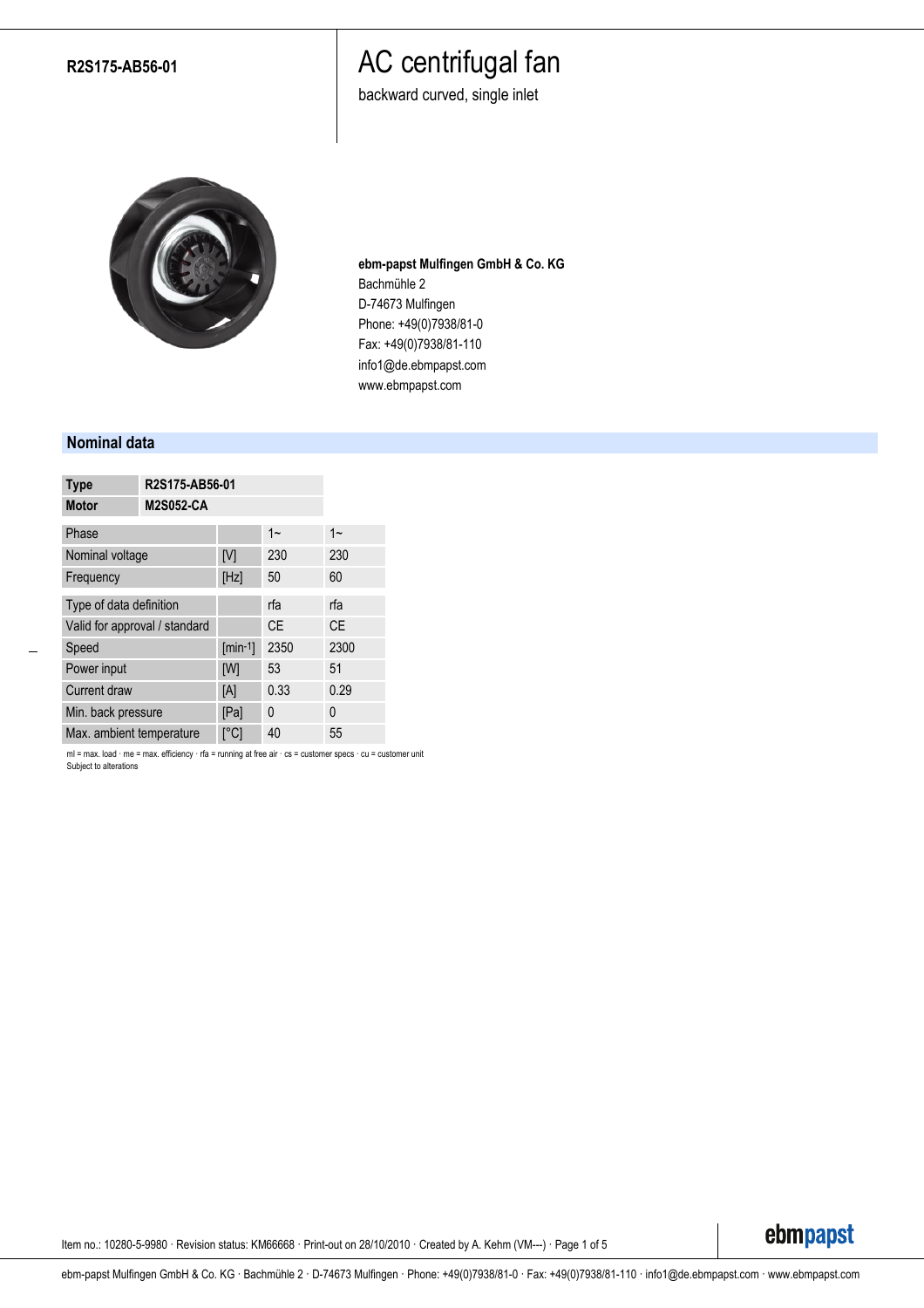**R2S175-AB56-01**

# AC centrifugal fan

backward curved, single inlet

## **Technical features**

| Leackage current                                           | $< 0.75$ mA                                       |  |  |  |  |
|------------------------------------------------------------|---------------------------------------------------|--|--|--|--|
| <b>Size</b>                                                | 175 mm                                            |  |  |  |  |
| <b>Operation mode</b>                                      | S <sub>1</sub>                                    |  |  |  |  |
| <b>Direction of rotation</b>                               | Clockwise, seen on rotor                          |  |  |  |  |
| <b>Mounting position</b>                                   | Any                                               |  |  |  |  |
| <b>Insulation class</b>                                    | "B"                                               |  |  |  |  |
| <b>Cable exit</b>                                          | Axial                                             |  |  |  |  |
| Condensate discharge holes                                 | None, open rotor                                  |  |  |  |  |
| <b>Bearing motor</b>                                       | <b>Ball bearing</b>                               |  |  |  |  |
| <b>Mass</b>                                                | 0.9 <sub>kg</sub>                                 |  |  |  |  |
| <b>Material of impeller</b>                                | PA plastic 6, fiberglass-reinforced               |  |  |  |  |
| <b>Motor protection</b>                                    | Thermal overload protector (TOP) wired internally |  |  |  |  |
| Product conforming to<br>standard                          | CE; EN 60335-1                                    |  |  |  |  |
| Surface of rotor                                           | Coated in black                                   |  |  |  |  |
| <b>Number of blades</b>                                    | 7                                                 |  |  |  |  |
| Type of protection                                         | IP 20                                             |  |  |  |  |
| <b>Protection class</b>                                    |                                                   |  |  |  |  |
| Max. permissible ambient<br>motor temp. (transp./ storage) | $+80 °C$                                          |  |  |  |  |
| Min. permissible ambient<br>motor temp. (transp./storage)  | $-40 °C$                                          |  |  |  |  |
| Approval                                                   | CCC: GOST                                         |  |  |  |  |

Item no.: 10280-5-9980 · Revision status: KM66668 · Print-out on 28/10/2010 · Created by A. Kehm (VM---) · Page 2 of 5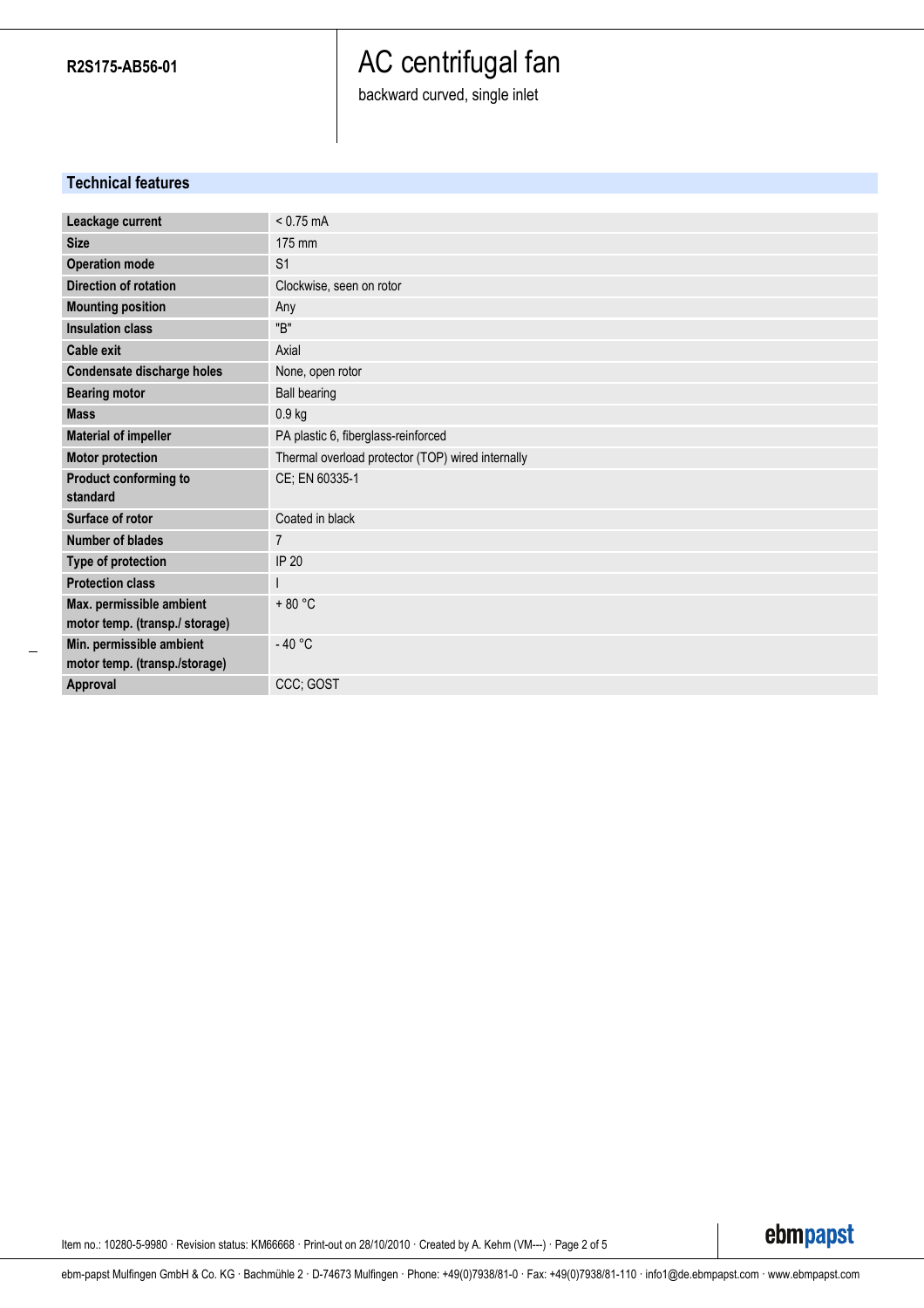# AC centrifugal fan

backward curved, single inlet

# **Product drawing**



|  | Connection line PVC, 3 x brass lead tips crimped                                          |
|--|-------------------------------------------------------------------------------------------|
|  | Accessory part: Inlet nozzle 09576-2-4013, not included in the standard scope of delivery |
|  | Screw depth max. 5 mm                                                                     |

## **Connection screen**



| <b>L</b>   | $=$ blue                     |
|------------|------------------------------|
| PE         | $=$ green / yellow           |
| N          | $=$ brown                    |
| <b>TOP</b> | = Thermal overload protector |

Item no.: 10280-5-9980 · Revision status: KM66668 · Print-out on 28/10/2010 · Created by A. Kehm (VM---) · Page 3 of 5

ebmpapst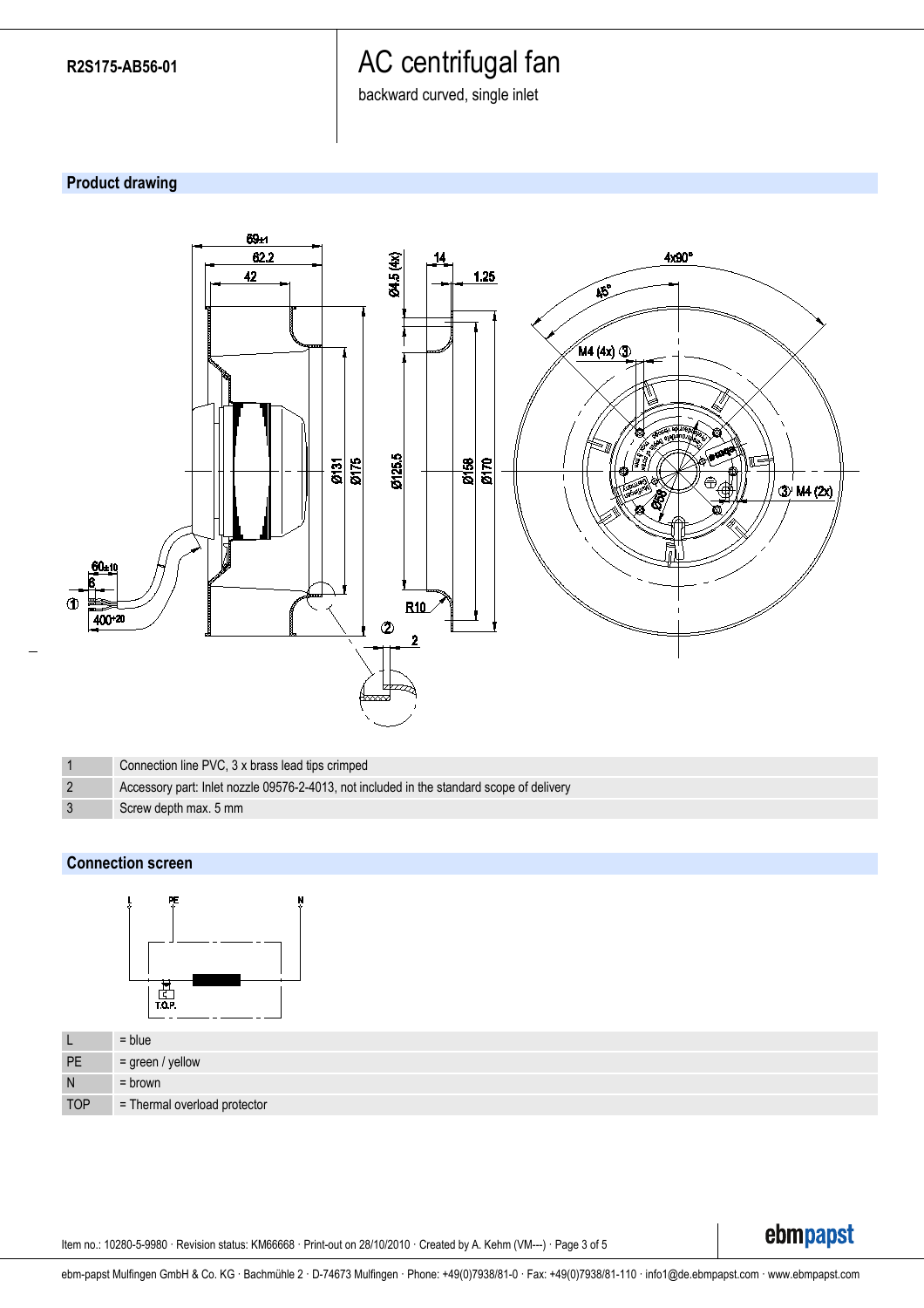# AC centrifugal fan

backward curved, single inlet

### **Charts: Air flow 50 Hz**



#### Measured values

|                | U   |      | n            | $P_1$ |      | ů                            | $p_{fa}$ |
|----------------|-----|------|--------------|-------|------|------------------------------|----------|
|                | [V] | [Hz] | $[min^{-1}]$ | [W]   | [A]  | $\left[\frac{m^3}{h}\right]$ | [Pa]     |
|                | 230 | 50   | 2375         | 52    | 0.33 | 445                          | 0        |
| $\overline{2}$ | 230 | 50   | 2245         | 54    | 0.33 | 360                          | 50       |
| 3              | 230 | 50   | 2120         | 57    | 0.34 | 245                          | 100      |
| $\overline{4}$ | 230 | 50   | 2175         | 55    | 0.34 | 135                          | 140      |

Measurement: LU-44427

Item no.: 10280-5-9980 · Revision status: KM66668 · Print-out on 28/10/2010 · Created by A. Kehm (VM---) · Page 4 of 5

ebmpapst